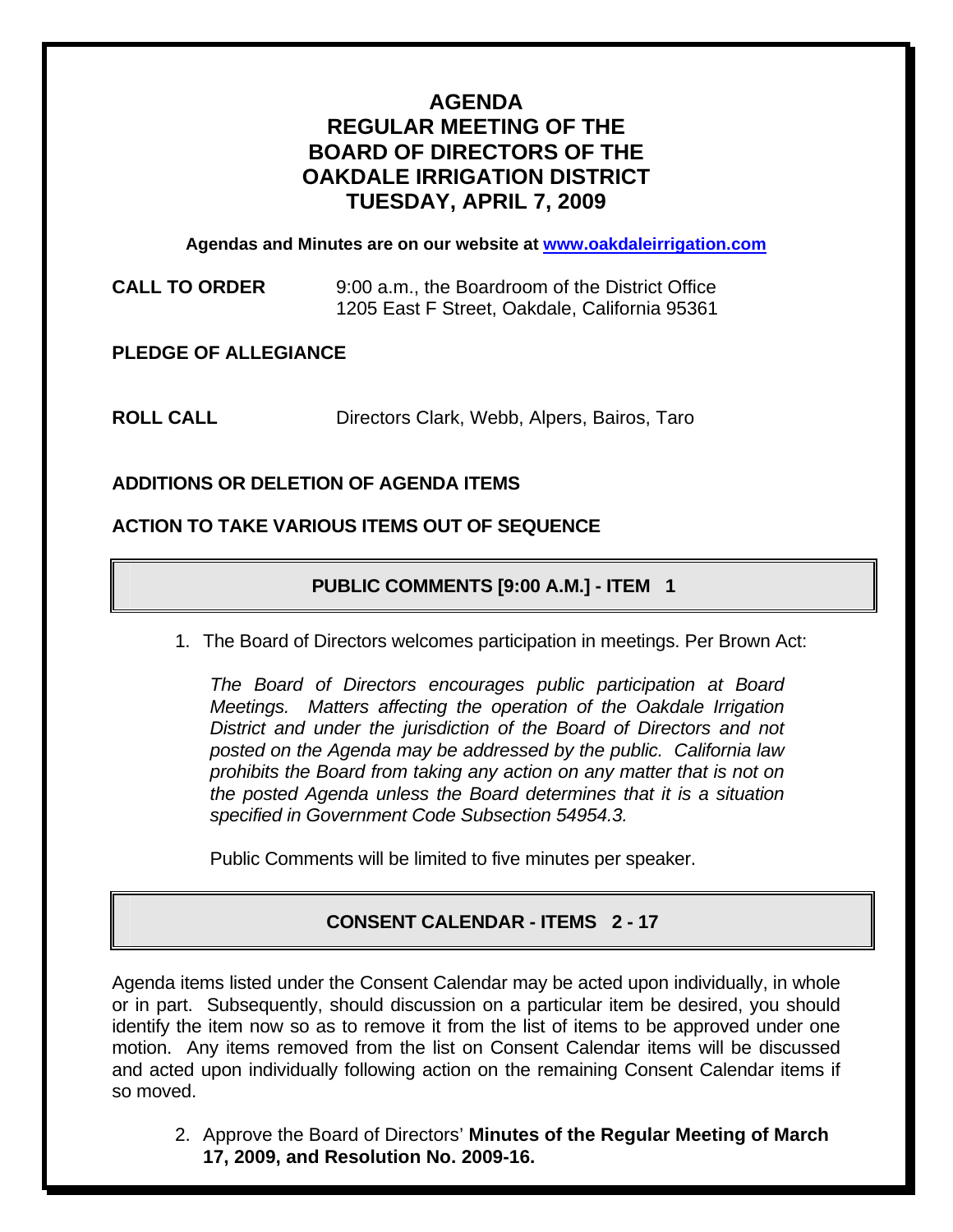- 3. Approve **Oakdale Irrigation District Statement of Obligations**
- 4. Approve **Assignment of Capital Work Order Numbers**
- 5. Approve **General Fund Transfer to Designated Reserve Accounts**
- 6. Approve **General Services Agreements for Various Vendors and Contractors (Haidlen Ford, Ray's Radio Shop, Inc., Coast to Coast Air, Inc., and Cunningham and Sons, Inc.)**
- 7. Approve **Notice of Completion on the Little Johns Creek Diversion Dam Rehabilitation Project**
- 8. Approve **Notice of Completion on the Fairbanks-Cometa, Drop 8 Project**
- 9. Approve **Notice of Completion on the Fairbanks Lateral Crossing at the SSJID Main Canal Project**
- 10. Approve **Notice of Completion on the Riverbank/South Main Canal Rehabilitation Project**
- 11. Approve **Notice of Completion on the Cape Horn Tunnel Rehabilitation Project**
- 12. Approve **Encroachment Agreement on the Van Norman Pipeline (APN: 062-002-004 – Bertha Tesden Revocable Trust)**
- 13. Approve **Encroachment Agreement on the Paulsell Lateral (APN: 011- 005-019 – Timbell Warnerville Partners LLC)**
- 14. Approve **Encroachment Agreement on the North Main Canal (APN: 002- 063-041 – Abdallah)**
- 15. Approve **Encroachment Agreement on the Tulloch Drain (APN: 002-015- 049 – Turnham)**
- 16. Approve **Resolution Finding Various Projects Exempt Under the California Environmental Quality Act (CEQA)**
- 17. Approve **Resolution to Surplus Konica 7150 Copier to the Oakdale Joint Unified School District**

**ACTION CALENDAR - ITEMS 18 - 20** 

18. Review and take possible action to **Certify the Vote of the Improvement District No. 46 Membership Regarding the Detachment of Property for the Creation of a New Residential Lot**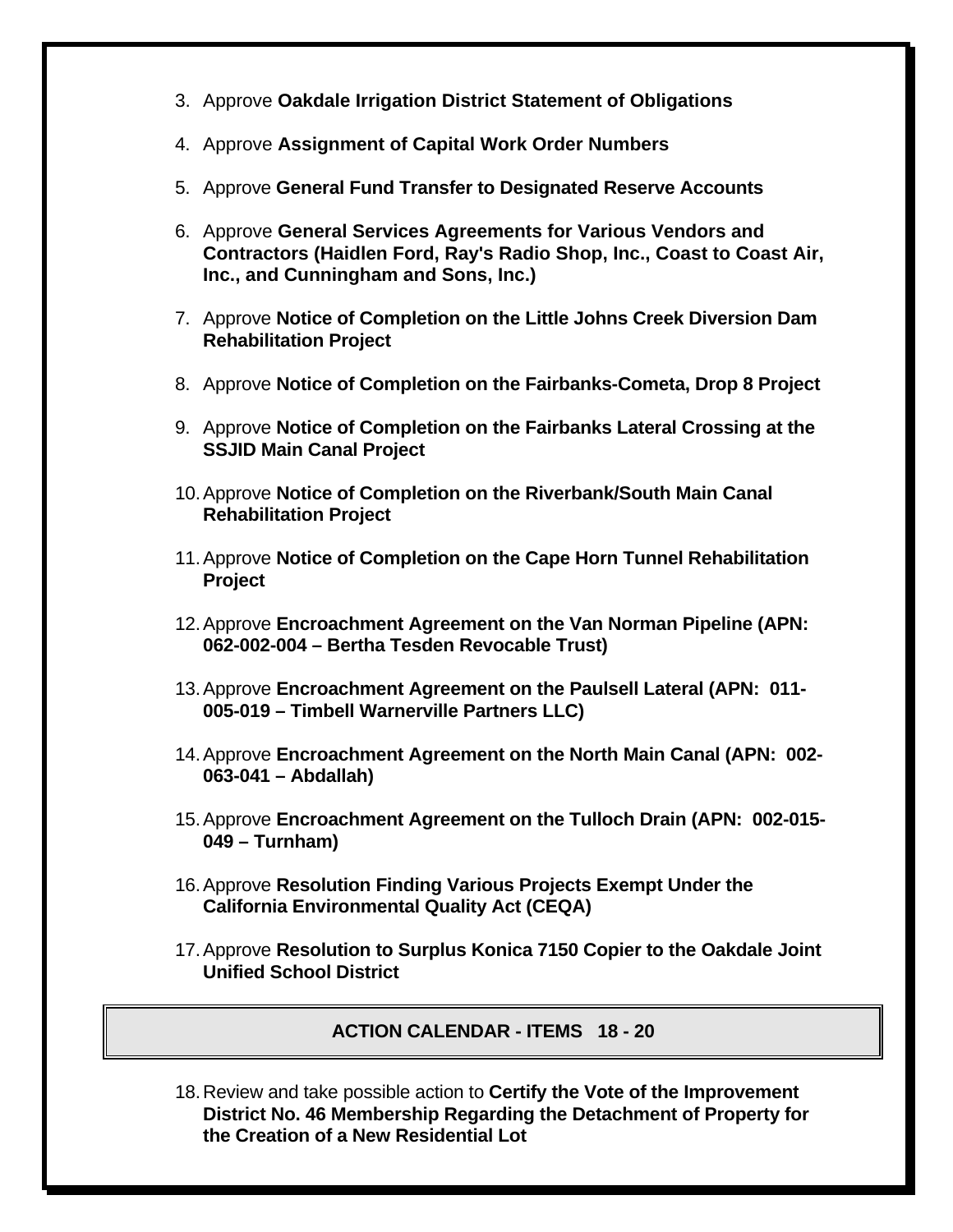- 19. Review and take possible action on **Availability of Additional Water for Outof-District Lands**
- 20. Review and take possible action to **Approve Access and Maintenance Agreement for Rancheria Del Rio Estanislaus, LLC (APN: 002-031-017)**

### **DISCUSSION - ITEM 21 - 22**

- 21. Discussion on Reserve Fund Policy Revisions
- 22. Discussion on CalPERS Retirement Unfunded Liability

#### **COMMUNICATIONS - ITEM 23**

- 23. **Oral Reports and Comments**
	- A. **General Manager's Report on Status of OID Activities**
	- B. **Committee Reports**
	- C. **Directors' Comments/Suggestions**

#### **CLOSED SESSION - ITEM 24**

- 24. Closed Session to discuss the following:
- **A***. Government Code §***54956.8 Conference with Real Property Negotiator Negotiating Parties:** OID, Stockton East Water District, City of Stockton, Westside Interests and City and County of San Francisco **Property:** Water **Agency Negotiators:** General Manager and Water Counsel  **Under Negotiations:** Price & Terms
	- **B***. Government Code* **§54957.6 Conference with Labor Negotiator** Agency Negotiator: General Manager Unrepresented Employee Organization: Exempt Management Employees